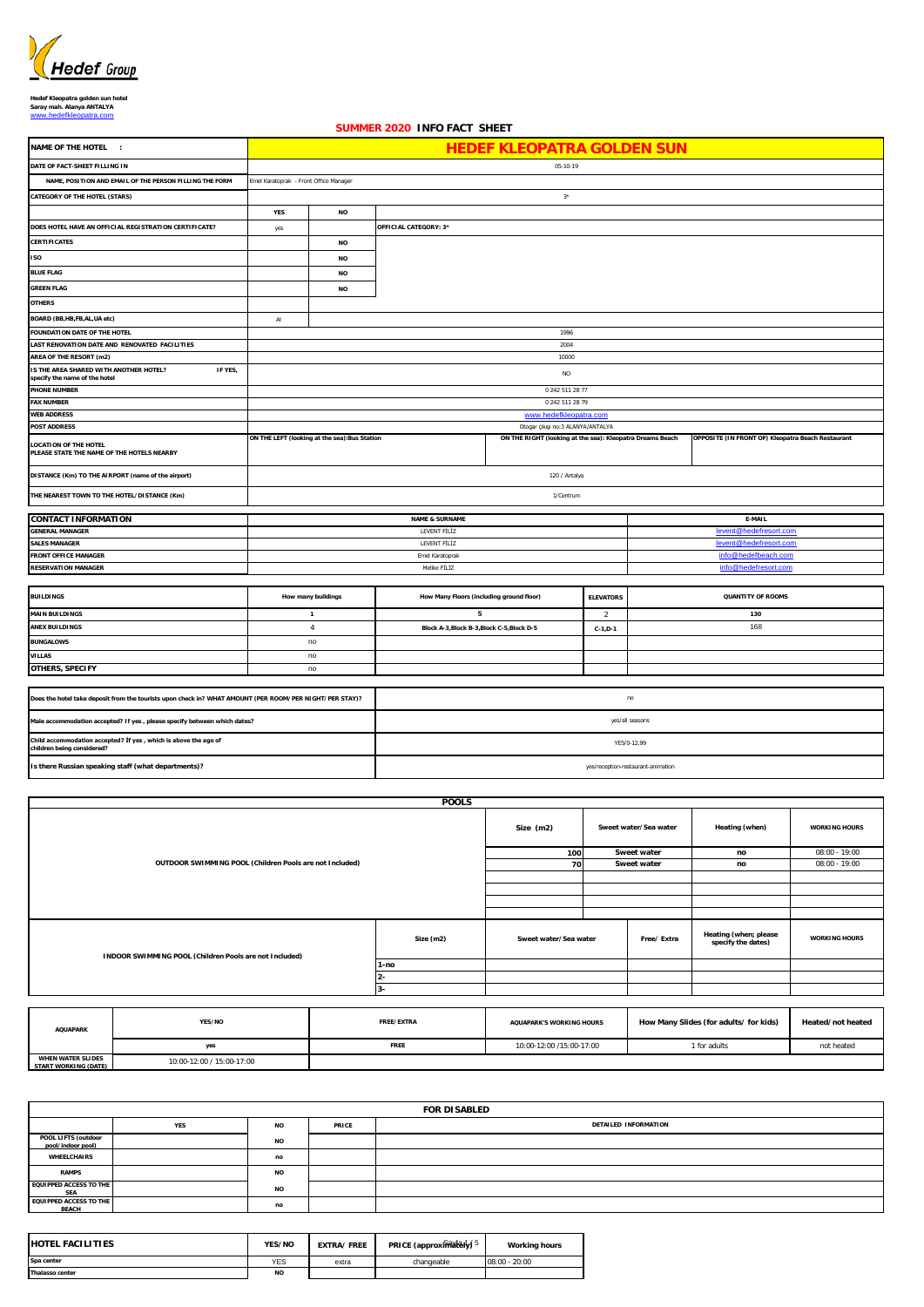|                                                                 |            |       |                    | $08:00 - 20:00$ |
|-----------------------------------------------------------------|------------|-------|--------------------|-----------------|
| <b>Hairdresser's</b>                                            | no         |       |                    |                 |
| <b>Laundry Service</b>                                          | no         |       |                    |                 |
| <b>Business Center</b>                                          | <b>NO</b>  |       |                    |                 |
| Internet Café/ corner                                           | <b>NO</b>  |       |                    |                 |
| WI-Fi (specify in what places)                                  | yes        |       | lobby              |                 |
| <b>Pets Allowed</b>                                             | <b>NO</b>  |       |                    |                 |
| Doctor                                                          | <b>YES</b> | extra | changeable         | on request      |
| Amphitheatre                                                    | <b>YES</b> | free  |                    |                 |
| Cinema                                                          | <b>NO</b>  |       |                    |                 |
| <b>Shops</b>                                                    | <b>YES</b> | extra | changeable         | 08:00-00:00     |
| <b>Money Exchange</b>                                           | <b>YES</b> | free  |                    | at reception    |
| ATM                                                             | <b>NO</b>  |       |                    |                 |
| Credit cards accepted (VISA, Master Card, American Express etc) |            |       | YES (visa, master) |                 |
| <b>Buggy Service at the hotel</b>                               | <b>NO</b>  |       |                    |                 |
| <b>Car Rental</b>                                               | <b>YES</b> | extra | changeable         | at reception    |
| Car parking (indoor/outdoor; free/extra)                        | <b>YES</b> | free  |                    | outdoor         |

| <b>CONFERENCE &amp; MEETING</b>                                                                   |  |  |  |  |  |  |  |  |
|---------------------------------------------------------------------------------------------------|--|--|--|--|--|--|--|--|
| SIZE (SQ.M)<br>TECHNICAL EQUIPMENTS (YES/NO)<br><b>CAPACITY</b><br><b>CONFERENCE HALL'S NAMES</b> |  |  |  |  |  |  |  |  |
| no                                                                                                |  |  |  |  |  |  |  |  |
|                                                                                                   |  |  |  |  |  |  |  |  |
|                                                                                                   |  |  |  |  |  |  |  |  |
|                                                                                                   |  |  |  |  |  |  |  |  |
|                                                                                                   |  |  |  |  |  |  |  |  |
|                                                                                                   |  |  |  |  |  |  |  |  |
|                                                                                                   |  |  |  |  |  |  |  |  |

| <b>Special Event Services</b> |        |                   |                                          |  |  |  |  |  |
|-------------------------------|--------|-------------------|------------------------------------------|--|--|--|--|--|
| <b>EVENT</b>                  | YES/NO | <b>FREE/EXTRA</b> | Description (details, included services) |  |  |  |  |  |
| <b>Honeymoon Setup</b>        | no     |                   |                                          |  |  |  |  |  |
| <b>Birthday Setup</b>         | no     |                   |                                          |  |  |  |  |  |
| <b>Holiday Setup</b>          | no     |                   |                                          |  |  |  |  |  |
| <b>Repeat Guests</b>          | no     |                   |                                          |  |  |  |  |  |

| Sport / Fitness/ Health                            | YES/NO | <b>EXTRA/FREE</b> | PRICE (approximately) |
|----------------------------------------------------|--------|-------------------|-----------------------|
| <b>GYM/FITNESS CENTER</b>                          | no     |                   |                       |
| <b>SAUNA</b>                                       | yes    | extra             | changeable            |
| <b>TURKISH BATH</b>                                | yes    | extra             | changeable            |
| <b>MASSAGE</b>                                     | yes    | extra             | changeable            |
| <b>JACUZZI</b>                                     | no     |                   |                       |
| <b>TABLE TENNIS</b>                                | yes    | free              |                       |
| <b>BOWLING</b>                                     | no     |                   |                       |
| <b>BASKETBALL</b>                                  | no     |                   |                       |
| VOLLEYBALL                                         | no     |                   |                       |
| <b>BEACH VOLLEY</b>                                | yes    | free              |                       |
| MINI FOOTBALL FIELD                                | no     |                   |                       |
| STANDARD FOOTBALL FIELD                            | no     |                   |                       |
| <b>BICYCLE RENTAL</b>                              | no     |                   |                       |
| <b>AEROBICS</b>                                    | yes    | free              |                       |
| <b>MINI GOLF</b>                                   | no     |                   |                       |
| <b>GOLF</b>                                        | no     |                   |                       |
| <b>BILLIARDS</b>                                   | no     |                   |                       |
| <b>COMPUTER GAMES</b>                              | no     |                   |                       |
| WATER SKI (SPECIFY IF THE LICENSE IS OBLIGATORY)   | yes    | extra             | changeable            |
| WINDSURFING (SPECIFY IF THE LICENSE IS OBLIGATORY) | yes    | extra             | changeable            |
| <b>BANANA</b>                                      | yes    | extra             | changeable            |
| <b>PARACHUTE</b>                                   | yes    | extra             | changeable            |
| CANOE                                              | yes    | extra             | changeable            |
| <b>DIVING CLUB</b>                                 | yes    | extra             | changeable            |
| <b>WATER BIKE</b>                                  | yes    | extra             | changeable            |
| SPORT SCHOOL/LESSONS, Specify kinds of sports      | no     |                   |                       |
|                                                    |        |                   |                       |
| <b>TENNIS COURTS</b>                               | YES/NO | <b>EXTRA/FREE</b> | PRICE(approximately)  |
| <b>TENNIS COURTS</b>                               | no     |                   |                       |
| <b>HOW MANY</b>                                    |        |                   |                       |
|                                                    |        |                   |                       |
| COURTS GROUND (HARD/GRASS/CLAY/ARTIFICIAL/OTHER)   |        |                   |                       |
|                                                    |        |                   |                       |
| <b>LIGHTING OF TENNIS COURT</b>                    |        |                   |                       |
| <b>TENNIS EQUIPMENTS</b>                           |        |                   |                       |
| <b>TENNIS LESSONS</b>                              |        |                   |                       |
|                                                    |        |                   |                       |

| <b>ANIMATION</b>                                           | YES/NO                     | <b>EXTRA/FREE</b> | <b>Comments</b> |  |  |  |
|------------------------------------------------------------|----------------------------|-------------------|-----------------|--|--|--|
| DAY ANIMATION (POOL<br>AND BEACH GAMES ETC.)               | yes                        | free              | soft            |  |  |  |
| <b>NIGHT ANIMATION</b><br>(SHOWS ETC.)                     | yes                        | free              | soft            |  |  |  |
| <b>ANIMATION LANGUAGES:</b>                                | Russian, Türkish, English  |                   |                 |  |  |  |
| HOW MANY PEOPLE WORK<br>IN ANIMATION TEAM                  |                            |                   |                 |  |  |  |
| <b>WHEN ANIMATION TEAM</b><br><b>STARTS WORKING (DATE)</b> | with openning of the hotel |                   |                 |  |  |  |

| YFS/NO     |  |
|------------|--|
| Free/extra |  |

**DISCO**

Sayfa 2 / 5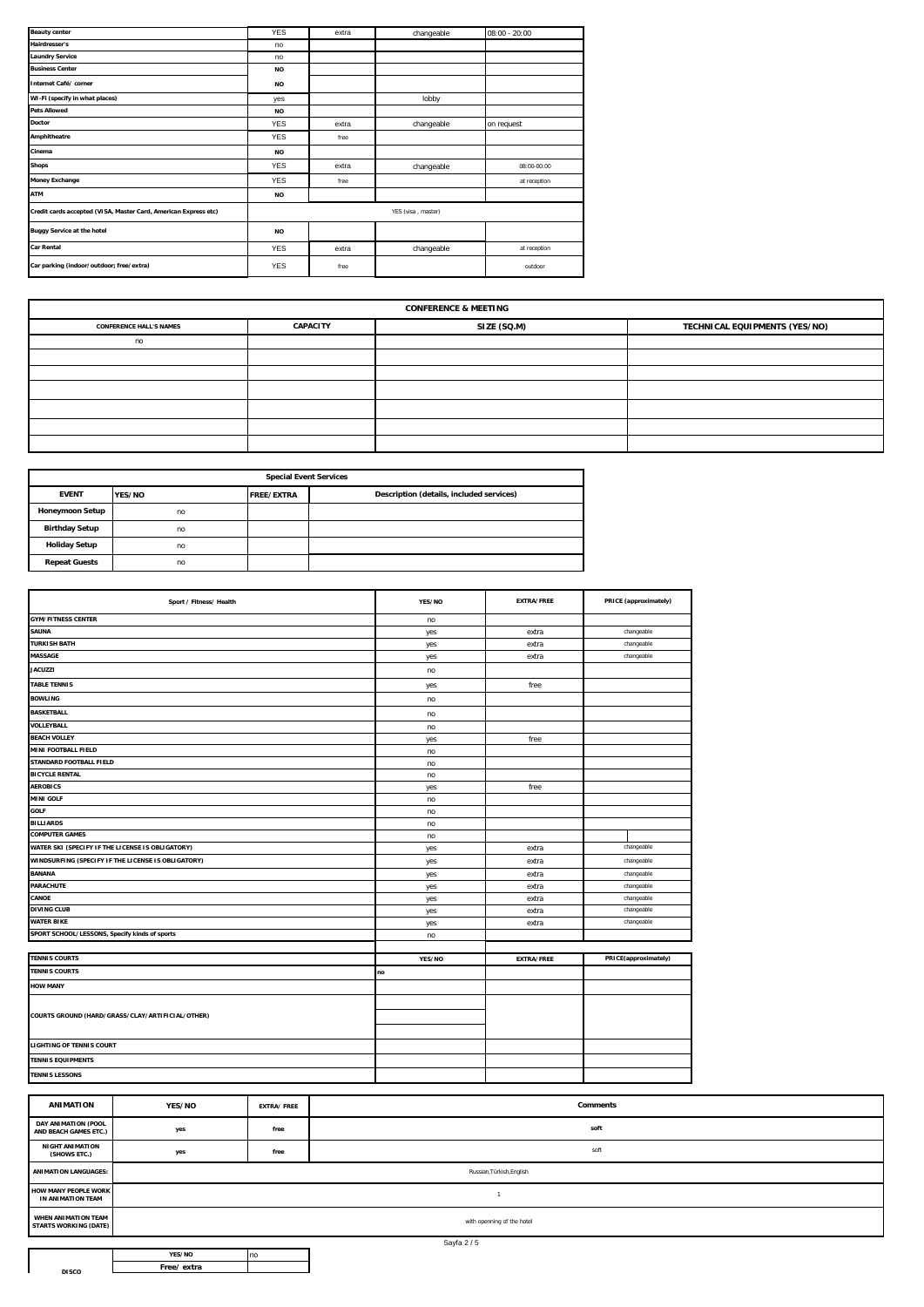**DISCO**

|                                                     |                                                         |                            |               | <b>BEACH</b>                        |                                                   |       |                                               |                                  |                       |                |     |
|-----------------------------------------------------|---------------------------------------------------------|----------------------------|---------------|-------------------------------------|---------------------------------------------------|-------|-----------------------------------------------|----------------------------------|-----------------------|----------------|-----|
|                                                     | Distance from Hotel to the Beach                        | 100m                       |               |                                     | Length of the Hotel own Beach:                    |       |                                               | 50m                              |                       |                |     |
| Private Beach                                       | <b>NO</b>                                               | YES<br><b>Public Beach</b> |               |                                     |                                                   |       |                                               | Private Part on the Public Beach |                       |                | yes |
| <b>Speciality of Beach:</b>                         | Sandy                                                   | yes                        | Pebble        |                                     | Sandy& Pebble                                     |       | Platform                                      |                                  | Length                |                |     |
| Entance to the sea (sand, pebble, corals and so on) |                                                         |                            |               |                                     |                                                   | Sandy |                                               |                                  |                       |                |     |
| Road Between Hotel and the Beach                    |                                                         | Yes/No                     | yes           | <b>Car Road</b>                     | yes                                               |       | <b>Public Promenade</b>                       |                                  |                       | YES            |     |
| Is There an Underpass Between Hotel and the Beach?  |                                                         |                            |               |                                     | $\mathop{\mathsf{no}}$                            |       |                                               |                                  |                       |                |     |
| Is There any jetty?                                 |                                                         | no                         |               | If Yes how many? Length             |                                                   | Wood  |                                               | Beton                            |                       | Plastic        |     |
|                                                     |                                                         |                            |               |                                     |                                                   |       |                                               |                                  |                       |                |     |
|                                                     | <b>Shuttle Service to Beach</b>                         | YES                        | <b>NO</b>     | <b>FREE</b>                         | <b>EXTRA</b>                                      |       | How many times per day?                       |                                  |                       |                |     |
|                                                     |                                                         |                            | no            |                                     |                                                   |       |                                               |                                  |                       |                |     |
|                                                     |                                                         |                            |               |                                     |                                                   |       |                                               |                                  |                       |                |     |
|                                                     |                                                         |                            | YES/NO        |                                     | FREE/EXTRA                                        |       | PRICE (approximately, per day or<br>per stay) |                                  |                       |                |     |
| UMBRELLA ( ON THE BEACH )                           |                                                         |                            | yes           |                                     | extra                                             |       | changeable                                    |                                  |                       |                |     |
| SUNBED (ON THE BEACH)                               |                                                         | yes                        |               | extra                               |                                                   |       | changeable                                    |                                  |                       |                |     |
| <b>MATTRESS (ON THE BEACH)</b>                      |                                                         |                            | yes           | extra                               |                                                   |       | changeable                                    |                                  |                       |                |     |
| <b>BEACH TOWELS</b>                                 |                                                         |                            | yes           |                                     | extra                                             |       | changeable                                    |                                  |                       |                |     |
| PAVILLIONS ( ON THE BEACH)                          |                                                         |                            | no            |                                     |                                                   |       |                                               |                                  |                       |                |     |
|                                                     |                                                         |                            |               |                                     |                                                   |       |                                               |                                  |                       |                |     |
|                                                     |                                                         |                            |               | <b>FOR CHILDREN</b>                 |                                                   |       |                                               |                                  |                       |                |     |
| <b>CHILDREN'S POOL</b>                              |                                                         | YES / NO                   | yes           | Separate Children Pool              |                                                   |       | yes                                           |                                  | Section in adult pool |                | no  |
| QUANTITY OF CHILDREN'S POOL                         |                                                         |                            | <b>INDOOR</b> |                                     |                                                   |       | OUTDOOR                                       |                                  |                       | $\overline{2}$ |     |
| <b>BABY COT</b>                                     |                                                         | YES / NO                   | yes           | FREE/EXTRA                          |                                                   |       |                                               |                                  | free                  |                |     |
| MINI CLUB                                           |                                                         | YES / NO                   | no            | FREE/EXTRA                          |                                                   |       |                                               |                                  |                       |                |     |
| MINI CLUB'S WORKING HOURS                           |                                                         |                            |               |                                     |                                                   |       |                                               |                                  |                       |                |     |
| CHILD AGES FOR MINI CLUB                            |                                                         |                            |               |                                     |                                                   |       |                                               |                                  |                       |                |     |
| <b>BABY SITTER</b>                                  |                                                         | YES / NO                   | no            |                                     |                                                   |       |                                               |                                  |                       |                |     |
| <b>BABY SITTER WORKING HOURS</b>                    |                                                         |                            | no            |                                     |                                                   |       |                                               |                                  |                       |                |     |
| <b>BABY SITTER RATES (PER HOUR)</b>                 |                                                         |                            |               |                                     | no                                                |       |                                               |                                  |                       |                |     |
| <b>BABY CARRIAGE (BUGGY)</b>                        |                                                         | YES / NO                   | no            | FREE/EXTRA/PRICE                    |                                                   |       |                                               |                                  |                       |                |     |
| <b>BABY POTTY</b>                                   |                                                         | YES / NO                   | no            | FREE/EXTRA/PRICE                    |                                                   |       |                                               |                                  |                       |                |     |
|                                                     | MENU FOR INFANTS (0-1 years old) (FORMULA, CANNED FOOD) | YES / NO                   | no            | FREE/EXTRA                          |                                                   |       |                                               |                                  |                       |                |     |
| <b>MENU FOR INFANTS CONSISTS OF:</b>                |                                                         |                            |               |                                     | no                                                |       |                                               |                                  |                       |                |     |
| CHILDREN'S MENU IN RESTAURANT                       |                                                         | YES / NO                   | yes           | FREE/EXTRA                          |                                                   |       |                                               |                                  |                       |                |     |
| CHILDREN'S MENU CONSISTS OF:                        |                                                         |                            |               |                                     | macoroni, sausage, puree, chips, meatball, fruits |       |                                               |                                  |                       |                |     |
| <b>BABY CHAIR IN RESTAURANTS</b>                    |                                                         | YES / NO                   |               |                                     |                                                   | yes   |                                               |                                  |                       |                |     |
| <b>IS THERE A PLAY GROUND</b>                       |                                                         | YES / NO                   | yes           | INDOOR / OUTDOOR                    |                                                   |       |                                               |                                  | outdoor               |                |     |
| <b>CHILDREN ANIMATION</b>                           |                                                         | YES/NO                     | yes           | HOW MANY PEOPLE, SPEAKING LANGUAGES |                                                   | 5     |                                               |                                  |                       |                |     |
|                                                     |                                                         |                            |               |                                     |                                                   |       |                                               |                                  |                       |                |     |

| <b>FOOD &amp; BEVERAGES</b>                                                |                                                                |                         |       |  |  |  |  |  |
|----------------------------------------------------------------------------|----------------------------------------------------------------|-------------------------|-------|--|--|--|--|--|
| MEAL PLAN/ Board Description (BB/HB/FB/AI/other)                           | ΑI                                                             |                         |       |  |  |  |  |  |
| The Concept is Valid Between the Following Hours (only for All Inclusive): |                                                                | 10:00-23:00             |       |  |  |  |  |  |
| Specify Local Drinks which are Included to the Concept:                    | RAKI, VOTKA, GİN, BEER, WİNE, COLA, FANTA, SPRİTE, TEA, COFFEE |                         |       |  |  |  |  |  |
| Specify Import Drinks which are Included to the Concept:                   |                                                                |                         | none  |  |  |  |  |  |
| Mini Bar (if Included, Specify the Content)                                |                                                                |                         | empty |  |  |  |  |  |
| How Often is Mini Bar Refilled?                                            | never                                                          |                         |       |  |  |  |  |  |
| Please Specify the Drinks/ Food Which are not Included into the Concept:   | no                                                             |                         |       |  |  |  |  |  |
| <b>Ice Cream service</b>                                                   | <b>YES/NO</b>                                                  | <b>FREE/EXTRA</b><br>no |       |  |  |  |  |  |
| For HB concept: is it possible to change dinner for lunch?                 | YES/NO                                                         | no                      |       |  |  |  |  |  |

| <b>TYPE OF MEALS</b>  | <b>HOURS</b> | <b>NAME OF RESTAURANT</b> | <b>OPEN BUFFET</b> | A LA CARTE MENU |
|-----------------------|--------------|---------------------------|--------------------|-----------------|
| <b>BREAKFAST</b>      | 07:30-10:00  | <b>MAIN RESTAURANT</b>    | <b>YES</b>         |                 |
| <b>LATE BREAKFAST</b> | 10:00-10:30  | <b>MAIN RESTAURANT</b>    | <b>YES</b>         |                 |
| <b>LUNCH</b>          | 12:30-14:00  | <b>MAIN RESTAURANT</b>    | <b>YES</b>         |                 |
| <b>SNACK SERVICE</b>  | 12:00-16:00  | <b>MAIN RESTAURANT</b>    | <b>YES</b>         |                 |
| <b>TEA TIME</b>       | 16:00-17:00  | <b>MAIN RESTAURANT</b>    | <b>YES</b>         |                 |
| <b>DINNER</b>         | 19:00-21:00  | <b>MAIN RESTAURANT</b>    | <b>YES</b>         |                 |
| <b>NIGHT MEAL</b>     | no           | <b>MAIN RESTAURANT</b>    | no                 |                 |
|                       |              |                           |                    |                 |

| BABY EQUIPMENT IN MAIN RESTAURANT | YES/NO    | <b>FREE</b> | <b>EXTRA</b> | PRICE (approximately) |
|-----------------------------------|-----------|-------------|--------------|-----------------------|
| <b>Blender</b>                    | <b>NO</b> |             |              |                       |
| Microwave                         | <b>NO</b> |             |              |                       |
| <b>Baby food heater</b>           | <b>NO</b> |             |              |                       |

| <b>SPECIAL MENU</b>     | <b>YES</b> | <b>NO</b>      |
|-------------------------|------------|----------------|
| <b>DIET MENU</b>        |            | N <sub>O</sub> |
| <b>VEGETERIAN MENU</b>  | <b>YES</b> |                |
| <b>GLUTEN-FREE MENU</b> |            | N <sub>O</sub> |

| A'LA CARTE RESTAURANTS                                                      |         |  |                      |                   |                  |           |  |  |
|-----------------------------------------------------------------------------|---------|--|----------------------|-------------------|------------------|-----------|--|--|
| <b>NAME</b>                                                                 | Cuisine |  | <b>Working hours</b> | Free/ Extra/PRICE | WITH RESERVATION |           |  |  |
|                                                                             |         |  |                      |                   | YES              | <b>NO</b> |  |  |
| no                                                                          |         |  |                      |                   |                  |           |  |  |
|                                                                             |         |  |                      |                   |                  |           |  |  |
|                                                                             |         |  |                      |                   |                  |           |  |  |
|                                                                             |         |  |                      |                   |                  |           |  |  |
|                                                                             |         |  |                      |                   |                  |           |  |  |
|                                                                             |         |  |                      |                   |                  |           |  |  |
| LIMIT FOR FREE USAGE OF A'LA CARTE RESTAURANTS                              |         |  |                      |                   |                  |           |  |  |
| Please specify if there is a limit for free usage of a'la carte restaurants |         |  |                      |                   |                  |           |  |  |
| NO SHOW FEE                                                                 |         |  |                      |                   |                  |           |  |  |
| Sayfa 3/5                                                                   |         |  |                      |                   |                  |           |  |  |

| ----<br><b>BAR</b><br>$~\sim$ NAN. | Free/Extra | .ina hours<br>Worl<br>- - - |
|------------------------------------|------------|-----------------------------|
|                                    |            |                             |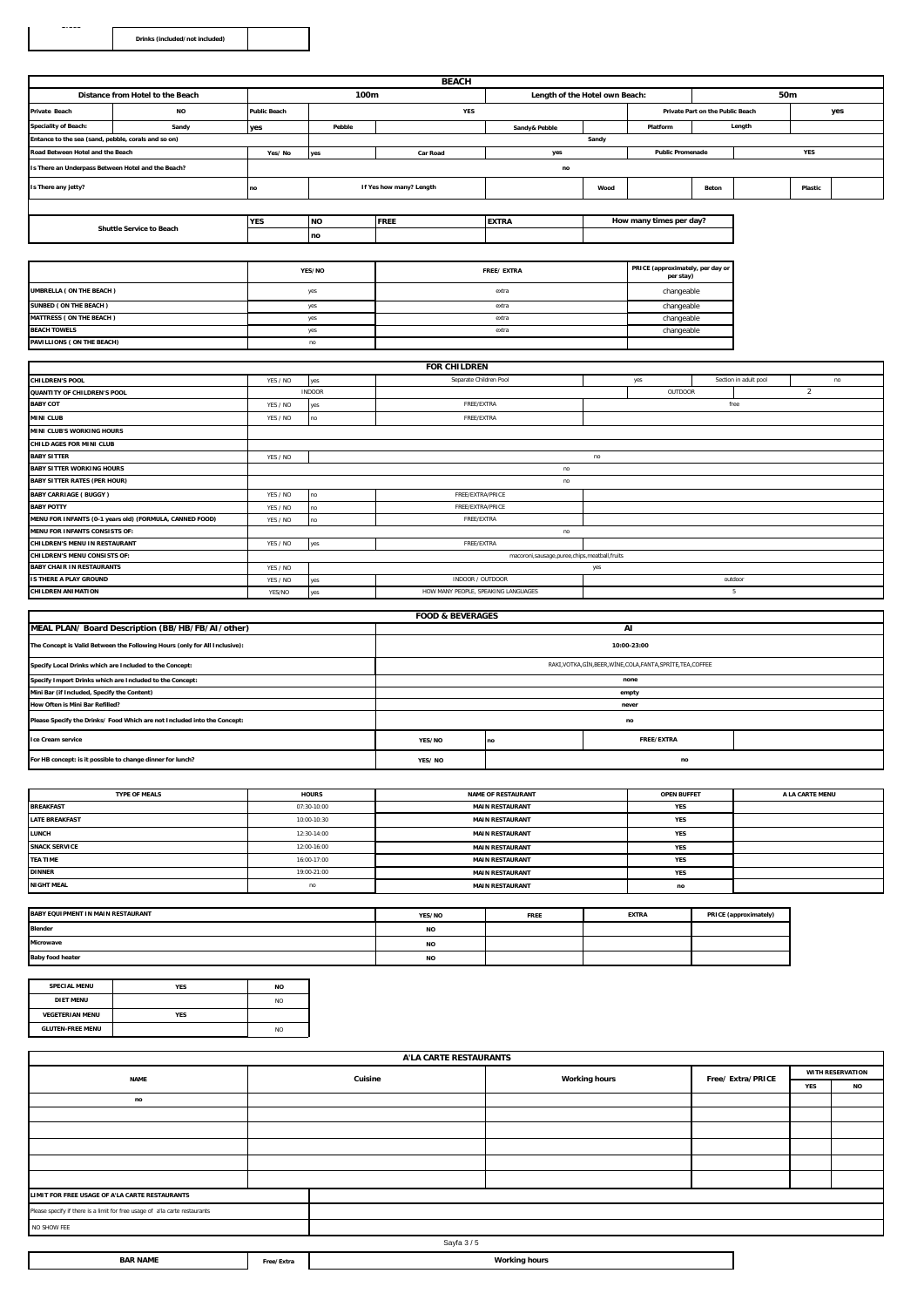| POOL BAR MAİN BUİLDİNG | free  | 10:00-23:00 |
|------------------------|-------|-------------|
| POOL BAR ANEX          | free  | 10:00-23:00 |
| <b>BEACH BAR</b>       | extra | 10:00-18:00 |
|                        |       |             |
|                        |       |             |
|                        |       |             |

| <b>ROOM DESCRIPTION</b>                                                                                                                           |                         |                   |                    |                  |                  |  |
|---------------------------------------------------------------------------------------------------------------------------------------------------|-------------------------|-------------------|--------------------|------------------|------------------|--|
| Room Cleaning Periods (once a day, once a week etc.)                                                                                              |                         |                   |                    | everyday         |                  |  |
| Please specify period of changing bed sheets (once a day, once a week etc.)                                                                       | 3 times week            |                   |                    |                  |                  |  |
|                                                                                                                                                   |                         |                   |                    |                  |                  |  |
| NAME OF ROOM TYPE (Standard, Family, Superior,                                                                                                    | <b>ROOM TYPE</b>        | <b>ROOM TYPE</b>  | <b>ROOM TYPE</b>   | <b>ROOM TYPE</b> | <b>ROOM TYPE</b> |  |
| Deluxe, other)                                                                                                                                    | <b>STANDARD ROOM</b>    | <b>PROMO ROOM</b> | <b>FAMILY ROOM</b> |                  |                  |  |
| <b>Total Number of Rooms</b>                                                                                                                      | 298                     |                   |                    |                  |                  |  |
| ROOM AREA (M2) (Including Balcony and Bathroom)                                                                                                   | 26                      |                   |                    |                  |                  |  |
| Rooms location (main building, anex, bungalow, other) MUST COINCIDE                                                                               | main building and anex  |                   |                    |                  |                  |  |
| WITH ONE OF THE ABOVE MENTIONED BUILDINGS                                                                                                         |                         |                   |                    |                  |                  |  |
| Rooms location (FLOOR, if applicable for the room type)                                                                                           | floor                   |                   |                    |                  |                  |  |
| Specify if room is two-storey (DOUBLEX)                                                                                                           | no                      |                   |                    |                  |                  |  |
| Year of room type last major renovation                                                                                                           | 2004                    |                   |                    |                  |                  |  |
| How many rooms inside (just a bedroom/ living room and 1/2/3<br>bedrooms/other)?                                                                  | just a bedroom          |                   |                    |                  |                  |  |
| Interior door (a door between bedroom and living room or between 2<br>bedrooms)?                                                                  | no                      |                   |                    |                  |                  |  |
| Balcony, Terrace or French Balcony (specify !)                                                                                                    | balcony                 |                   |                    |                  |                  |  |
| Where balcony/terrace/french balcony is located? Bedroom (s)/living<br>room/bedroom(s) and living room                                            | bedroom                 |                   |                    |                  |                  |  |
| View (garden/pool/street/parking/building/sea/partial sea/other)                                                                                  | garden/pool/sea         |                   |                    |                  |                  |  |
| Is there window in the room? How many? Where (bedroom (s)/living<br>room)?                                                                        | yes/1/bedroom           |                   |                    |                  |                  |  |
| Floor Covering in the rooms (Carpet, Ceramic, laminate, other)                                                                                    | ceramic                 |                   |                    |                  |                  |  |
| Quantity of beds in the room. Specify exact quantity and type of beds: 1<br>french or 2 single beds/1 french+1 single bed/1 french +bunkbed, etc. | french + single bed     |                   |                    |                  |                  |  |
| Extra Bed (sofa/folding/std bed/other), in case of sofa - specify it's<br>capacity (for 1 child, for 2 children, for 1 adult, for 2 adults)       | folding                 |                   |                    |                  |                  |  |
| Maximum Pax (Please specify if the children have to share bed with their<br>parents)                                                              | $3 + 1$                 |                   |                    |                  |                  |  |
| Does the second infant is accepted? For which room types?                                                                                         | yes                     |                   |                    |                  |                  |  |
| Is it possible to provide baby equipment? (Blender, baby food heater,<br>e.t.c) If yes, is it extra or free of charge?                            | no                      |                   |                    |                  |                  |  |
| Air Conditioning (central/VRF/ split; working hours)                                                                                              | split                   |                   |                    |                  |                  |  |
| Safe Box in the Room (electronic/by key)                                                                                                          | yes/electronic          |                   |                    |                  |                  |  |
| Safe box (free or extra charge), PRICE                                                                                                            | extra charge            |                   |                    |                  |                  |  |
| TV                                                                                                                                                | yes                     |                   |                    |                  |                  |  |
| Russian Channel (how many)                                                                                                                        | $\overline{\mathbf{3}}$ |                   |                    |                  |                  |  |
| Where TV is located - bedroom (s)/living room/bedroom(s) and living<br>room                                                                       | bedroom                 |                   |                    |                  |                  |  |
| Telephone                                                                                                                                         | yes / not direct        |                   |                    |                  |                  |  |
| <b>How Many Bathrooms</b>                                                                                                                         | $\overline{1}$          |                   |                    |                  |                  |  |
| Shower cabin or Bathtub                                                                                                                           | cabin                   |                   |                    |                  |                  |  |
|                                                                                                                                                   |                         |                   |                    |                  |                  |  |
| Bath amenities (please specify: soap, shampoo, shower gel and so on)                                                                              | soap+ shampoo           |                   |                    |                  |                  |  |
| Bathrobes, slippers                                                                                                                               | no                      |                   |                    |                  |                  |  |
| Hair Dryer in the Rooms                                                                                                                           | yes                     |                   |                    |                  |                  |  |
| Wi-Fi/free or extra, PRICE                                                                                                                        | no                      |                   |                    |                  |                  |  |
| Room Service (free/extra)                                                                                                                         | no                      |                   |                    |                  |                  |  |
| Mini Bar (free/extra)                                                                                                                             | $\mathsf{no}$           |                   |                    |                  |                  |  |
| Mini fridge (free/extra)                                                                                                                          | no                      |                   |                    |                  |                  |  |
| Kettle, tea/coffee set                                                                                                                            | no                      |                   |                    |                  |                  |  |
| Possibility to rent an iron (for self-service), free/extra/Price                                                                                  | no                      |                   |                    |                  |                  |  |
| Kitchenette (yes/no; specify equipment: microwave, cooking rings, pan,<br>frying pan, sink, plates, spoons and etc.)                              | no                      |                   |                    |                  |                  |  |
| PRIVELEGIES (ADDITIONAL SERVICES/FACILITIES)                                                                                                      |                         |                   |                    |                  |                  |  |
| CD or DVD Player                                                                                                                                  | no                      |                   |                    |                  |                  |  |
| Jacuzzi (where: bathroom, terrace/balcony, outside)                                                                                               | no                      |                   |                    |                  |                  |  |
| Direct Pool Access to the Private pool                                                                                                            | no                      |                   |                    |                  |                  |  |
| Direct Pool Access to the Sharing pool                                                                                                            | no                      |                   |                    |                  |                  |  |
| Individual sezlongs, where (balcony, terrace, by the pool)                                                                                        | no                      | Sayfa 4/6         |                    |                  |                  |  |
| Private sauna                                                                                                                                     | no                      |                   |                    |                  |                  |  |